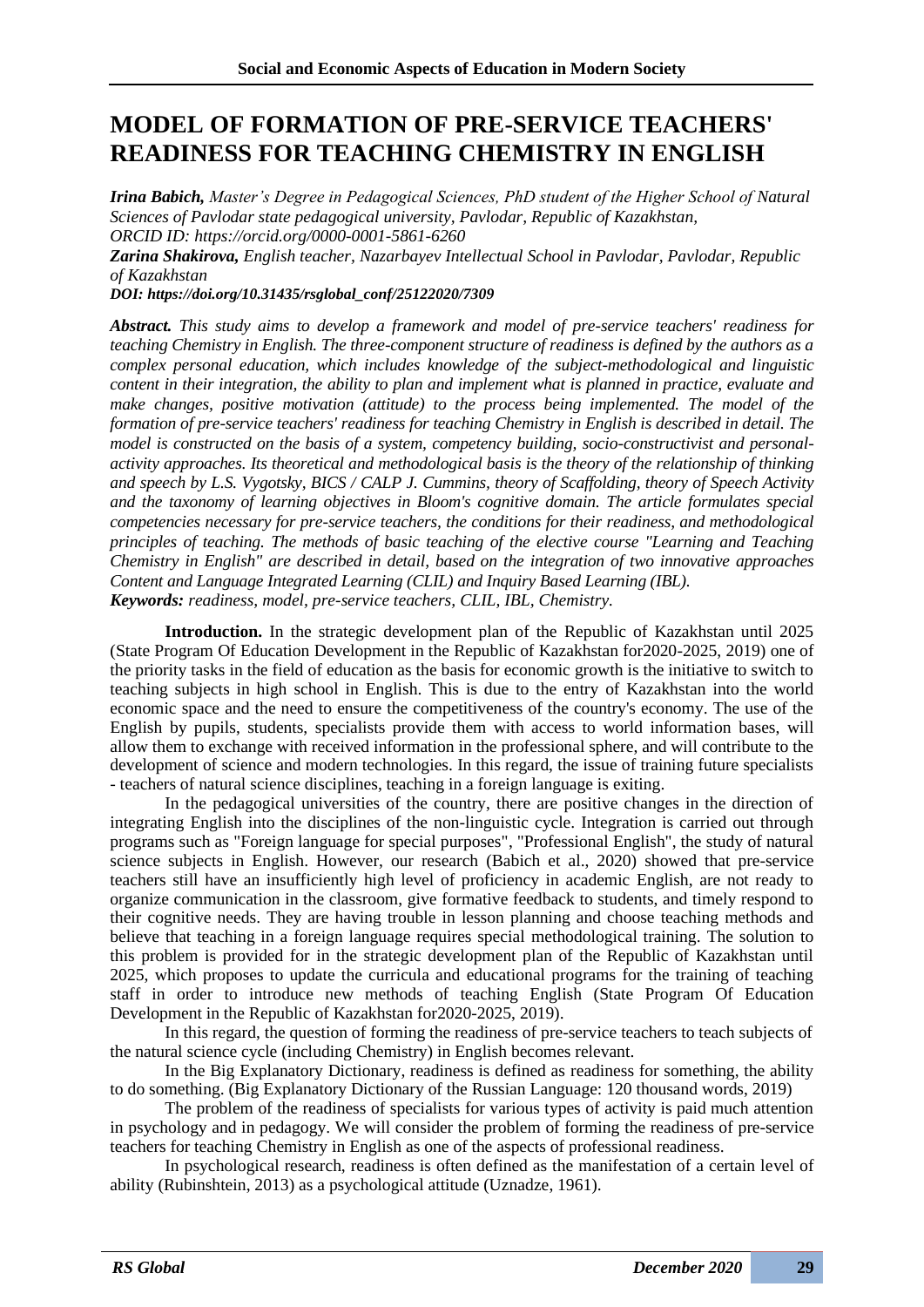A large number of researchers (Katz & Stotland, 1959; Maiers, 2011; Petrovskii et al., 1996; Sardzhveladze, 1989; Uznadze, 1978) describe the structure of a psychological attitude, consisting of three components: cognitive (knowledge or belief of a person about the object of the installation), emotionalevaluative or affective (emotional assessment of an object, revealing a feeling of sympathy or antipathy towards it) and behavioral (willingness to act in a certain way in relation to the object of installation).

In pedagogical research, readiness and professional readiness are considered as multicomponent systems (V.A. Slastenin) and as a complex of properties and personality traits (V.A. Krutetsky).

V.A. Krutetsky (Krutetsky, 1976) believes that readiness is a set of personality traits that determine its compliance, suitability for activity: an active, positive attitude towards it; a favorable mental state during its implementation; a set of knowledge, skills and abilities in a particular area; specific sensory and mental characteristics that meet the requirements of the activity. So, according to V. Lifrieri opinion (Lifrieri, 2005) and А. Siddiq K. (Ahmad Siddiq et al., 2019) a positive attitude is essential for achieving results in the field of language.

M.I. Dyachenko, L.A. Kandybovich (Dyachenko & Kandybovich, 1976) believe that readiness arises on the basis of needs, motives, goals of activity and contributes to the further development of plans, attitudes of future actions. The components of professional readiness are motives and attitudes, interests, tendency, convictions, intentions that determine the professional readiness of an individual for a specific professional activity.

R. Gardner (Gardner, 2007) believes that positive attitudes coupled with motivation affect the speed and success of learning a second language. Investigating the motivational factors of learning English among Spanish students, R. Gardner came to the conclusion that more motivated students have better results than less motivated ones. Students, who see instrumental value in learning English language, do better.

On the one hand, the formation of a positive attitude towards the study of special subjects in English is a strong motivational incentive for pre-service chemistry teachers to further implement it (My article ENU). On the other hand, studies by Keita Kikuchi have shown that classmates or teachers can motivate positive attitudes towards learning academic English (Kikuchi, 2019).

Research by M.I. Dyachenko, L.A. Kandybovich continues V.A. Slastenin. (Slastenin, 2013) It defines readiness for professional activity as a complex synthesis of psychological (focus on activity, positive motivation), scientific and theoretical (knowledge), practical (professional skills and abilities), psychophysical components (professionally significant personal qualities).

V.A. Slastenin, S.L. Rubinstein, S.L. Shcherbakov, (Rubinstein, 2013; Slastenin, 2013; Shcherbakov, 1971) believe that an important component of a teacher's professional readiness is his readiness to interact and communicate with students. From the point of view of the formation of readiness for teaching in English and in accordance with the theory "BICS / CALP" J. (Cummins, 1984), pre-service chemistry teachers should have good command of basic communication skills of everyday communication "BICS" (basic interpersonal communicative skills) and cognitive / academic language skills "CALP" (cognitive / academic language proficiency). BICS describes the development of speaking and language skills required by prospective teachers in everyday communication and are a contextually embedded language. Baker (Baker, 2006) characterizes CALP as an academic language (often abstract) used in the classroom in a "limited context" when non-verbal cues are absent and higher-order thinking skills (analysis, synthesis, assessment) are required.

Thus, the analysis of psychological and pedagogical studies of the structure of readiness for professional activity shows that a large number of scientists determine three main components of readiness: motivational, cognitive (knowledge, high-order skills) and praxeological (professional skills and abilities).

The cognitive and praxeological components of the readiness of pre-service teachers to teach chemistry in English are formed in the process of applying subject-language integrated learning (CLIL), recommended by the European Commission for use in higher education. CLIL allows you to study chemistry, teaching methods, and English at the same time. Learning with CLIL, teacher training graduates gain the content integration and language teaching experience they need to work in the classroom. The 4C model proposed by Coyle (Coyle, 1999) provides support of pre-service teachers in lesson planning and teaching. Coyle identifies four components of a successful lesson: content (subject content), communication (language of instruction, language for teaching, language through teaching), cognition (development of high-order thinking skills), and culture (intercultural interaction).

The motivational component of readiness can be formed during the application of Inquiry-Based Learning (IBL). This approach allows the content of the curriculum to be tailored to the interests and curiosity of students. It facilitates the communication of pre-service teachers in the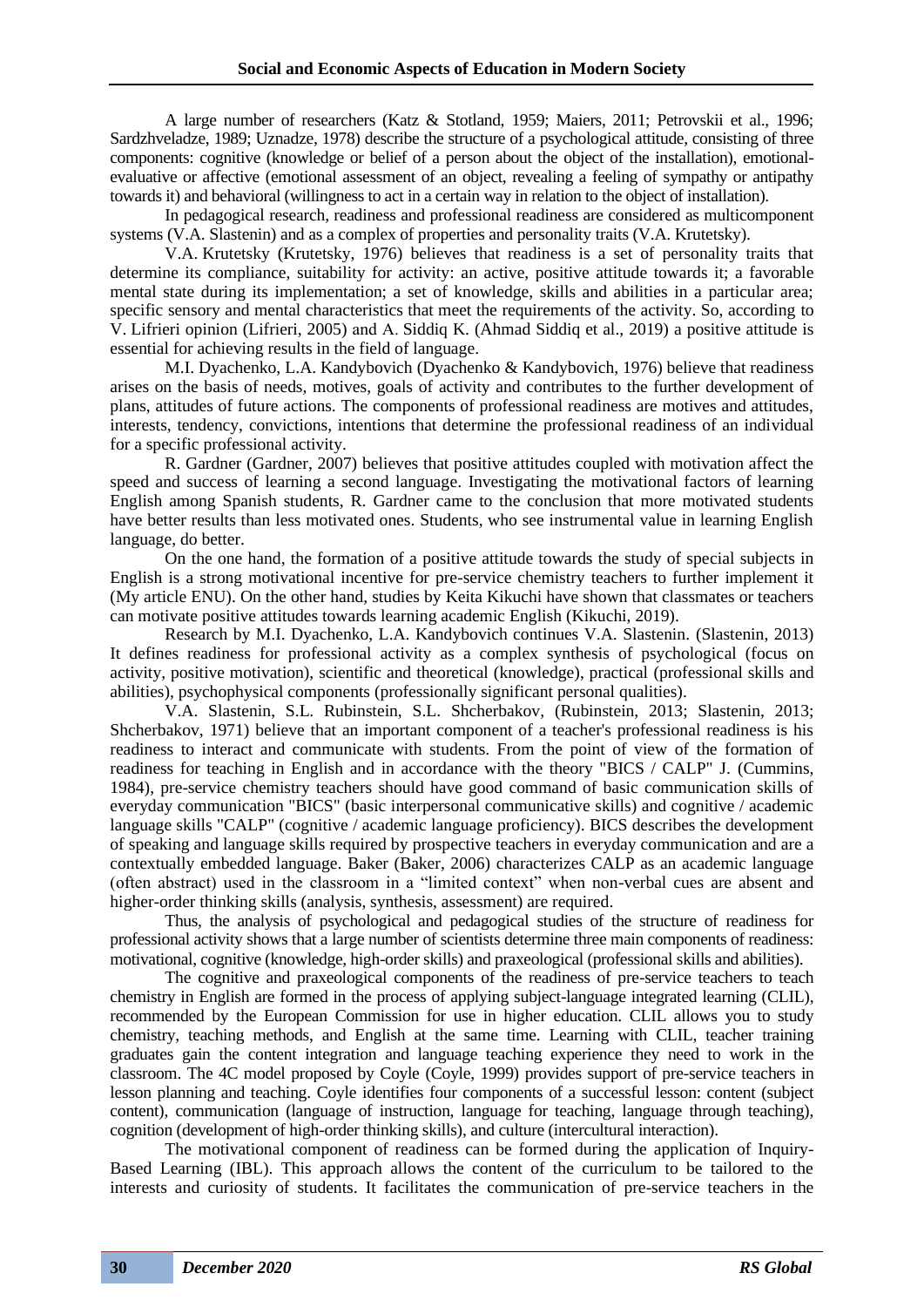process of collaborative problem solving and the development of metacognitive skills, a deep academic understanding of chemistry and its teaching methodology, which is associated with the development of academic English. The use of IBL lowers the "affective filter" of students (Krahnke & Krashen, 1983) and makes learning emotionally attractive.

Thus, the integration of CLIL and IBL approaches will provide support for students in the formation of the three components of readiness for teaching Chemistry in English.

In our research, we set a goal to develop a structure and model of the formation of pre-service teachers' readiness for teaching Chemistry in English.

To create a holistic system which reflects the characteristics, characteristics and functional parameters of readiness, we used a modeling method.

**Methods of the research.** The construction of the model was carried out on the basis of a systemic, competence-based, socio-constructivist, personal-active approaches. The theoretical and methodological basis of the model is the theory of the relationship of thinking and speech by L.S. Vygotsky, J. Cummins BICS / CALP theory, scaffolding theory, taxonomy of learning objectives in Bloom's cognitive domain, theory of speech activity.

From the point of view of a systems approach, we define readiness for teaching Chemistry in English as an integrative quality of a person, which ensures quick adaptation to activity, its improvement and includes interrelated and mutually influencing components: motivational, cognitive, praxeological.

From the point of view of the competence-based approach, we have identified the basic competencies required for a teacher to teach chemistry in English. The definition was carried out using the ranking not grouped ordered series of the most significant competencies indicated by practicing teachers, which are described in the European Framework for the Professional Development of Teachers CLIL (Marsh et al., 2012) and within the competence of Bertaux (Bertaux et al., 2010) The study involved 24 chemistry teachers with a total work experience of 14 to 35 years.

The integration of CLIL and IBL ensured the implementation of personality-activity, socioconstructivist approaches in the process of fulfilling the request cycle by students.

Based on the systemic, competence-based, personality-activity, socio-constructivist approaches, we have identified the main characteristics of the constructed model:

−relevance - the relevance of the model, its relevance and significance for the formation of pre-service teachers' readiness for teaching Chemistry in English;

−dynamism - the model provides for the formation of readiness for teaching in English in the dynamics of the development of communicative and cognitive skills and abilities of students, changes in the degree of support from the teacher;

−integrity - the model contains all components (target, meaningful, procedural, reflexiveproductive) that ensure the achievement of expected results: formation of pre-service teachers' readiness for teaching Chemistry in English;

−informativeness - the model contains a sufficient amount of information necessary to determine the direction and methods and assess the level of readiness of pre-service teachers' readiness for teaching Chemistry in English.

Thus, the model for the formation of pre-service teachers' readiness for teaching chemistry in English represents a certain organization of the educational activities of students, aimed at the formation of their special competencies.

**Results of the research.** The analysis of the content of the competencies selected by practicing teachers allowed us to divide them into four main groups: basic competencies of a Chemistry teacher in English (knowledge of various sections of chemistry, general, academic, "chemical" English and classroom management language, methodology - CALP, approaches to assessing student achievement in English), competency of the lesson planning, (planning learning outcomes, choosing content and resources, adapting authentic materials, teaching techniques, developing assignments and assessment strategies), implementation of the plan into practice (competencies in supporting the development of general, academic, "chemical" English, productive cognitive skills, high-order thinking, cultural consciousness and interculturality, multimodality, culture of educational assessment, ensuring a safe and supportive environment), assessment of teaching in English (the competence of assessing and selfassessing progress in teaching chemistry in English and making decisions on development directions). All these competencies are related to the formation of pre-service teachers' readiness to teach in English and do not take into account the general professional competencies that are formed in the process of studying at the university: managing their professional development and class management, establishing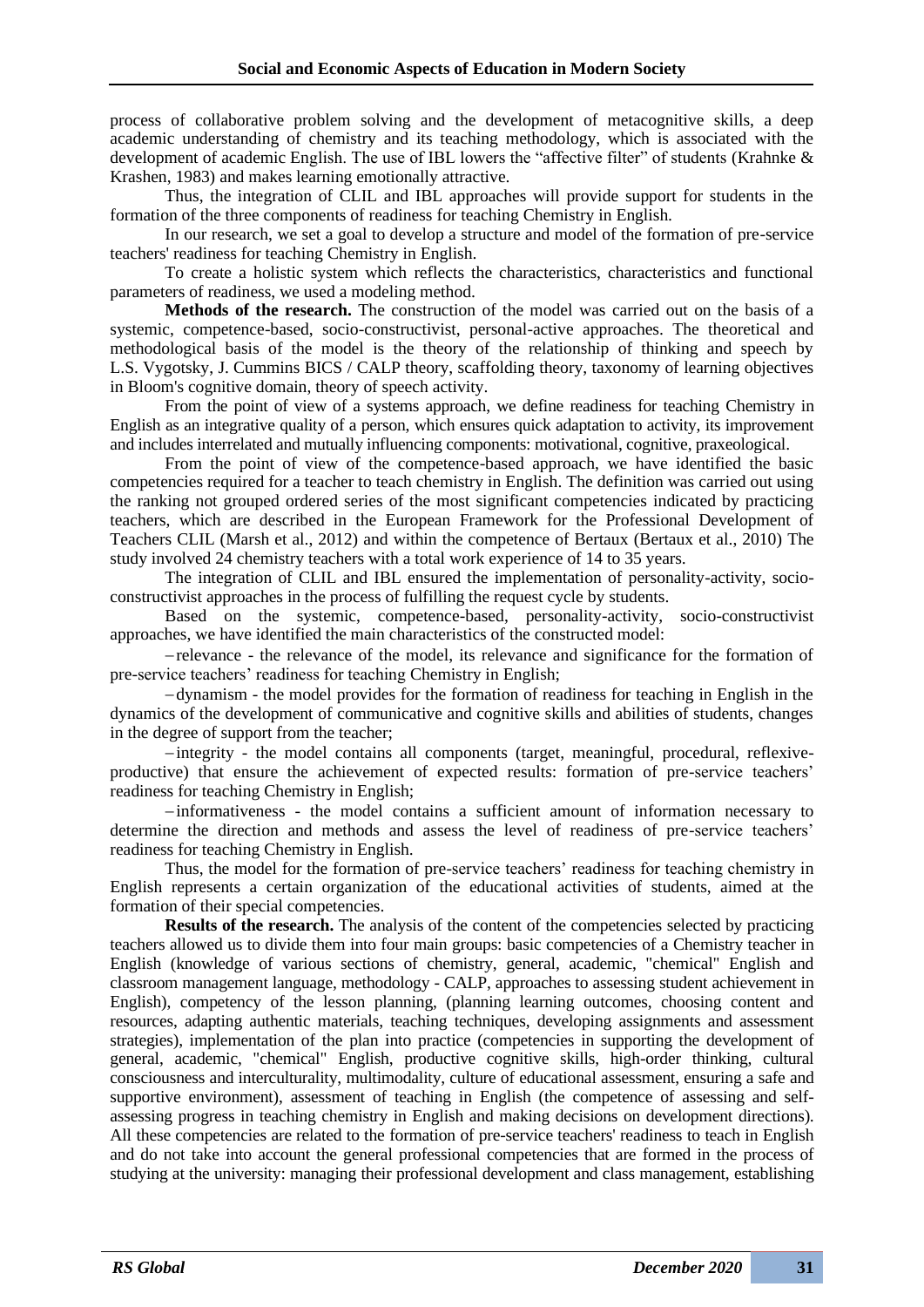constructive relationships with students, working with other participants in the educational process to improve student learning, use interactive methods to support student-centered learning, and others.

The structure of readiness for teaching Chemistry in English is shown in Figure 1.



*Fig. 1. The structure of readiness for teaching Chemistry in English*

Thus, we define the readiness for teaching Chemistry in English as a complex personal education, which includes knowledge of subject-methodological and linguistic content in their integration, the ability to plan and implement what is planned in practice, evaluate and make changes, positive motivation (attitude) to the implemented process.

Analysis of International and Kazakh experience, our own teaching practice allowed us to formulate and experimentally confirm the effectiveness of the following conditions for the formation of pre-service teachers' readiness for teaching Chemistry in English:

−availability of qualified CLIL teachers with knowledge of language subject, pedagogical competencies;

−he presence of an effective, emotionally literate environment that motivates pre-service teachers for teaching Chemistry in English;

−implementation of training through the integrated course program "Learning and teaching Chemistry in English", which includes subject, linguistic and methodological components of the theory and practice of teaching chemistry;

−using the integration of CLIL and IBL (inquiry-based learning) techniques to involve preservice chemistry teachers in self-organized interactive learning in the subject-pedagogical field;

−providing systemic reflexive practice of pre-service teachers in planning and conducting chemistry lessons in English.

We have identified the main provisions of the process of formation of readiness for teaching Сhemistry in English that are relevant for our research: general didactic, general methodological principles, didactic principles of subject-language integrated learning and learning based on requests (Table 1).

| $N_2$ | Groups of principles                                                                                       | Principles                                                                                                                                                                                                                           |
|-------|------------------------------------------------------------------------------------------------------------|--------------------------------------------------------------------------------------------------------------------------------------------------------------------------------------------------------------------------------------|
| 1     | into<br>didactic<br>(taking)<br>General<br>account general patterns)                                       | individualization<br>training;<br>activity;<br>differentiation<br>of<br>and<br>availability; optimality; developing high-order thinking skills; unity                                                                                |
|       |                                                                                                            | of thought and speech activity; psychological comfort                                                                                                                                                                                |
| 2     | (taking)<br>General methodological<br>into account the specifics<br><sub>of</sub><br>teaching disciplines) | communicative orientation; authenticity                                                                                                                                                                                              |
| 3     | Principles of subject-language<br>integrated learning                                                      | principle "4 C"; integration of chemical, methodological and<br>linguistic content; duality-reliance on the first and foreign language;<br>multiculturalism; multimodality; scaffolding (optimal support in the<br>learning process) |
| 4     | Principles<br>Ouery-Based<br>of<br>Learning                                                                | learners are in the center of the entire process; peer-to-peer<br>collaboration; students as researchers; teachers as research<br>assistants; reflecting on learning                                                                 |

Table 1. Principles of formation of readiness for teaching Chemistry in English

The model for shaping of pre-service teachers' readiness for teaching Chemistry in English includes target, meaningful, procedural, diagnostic, and effective blocks (Figure 2).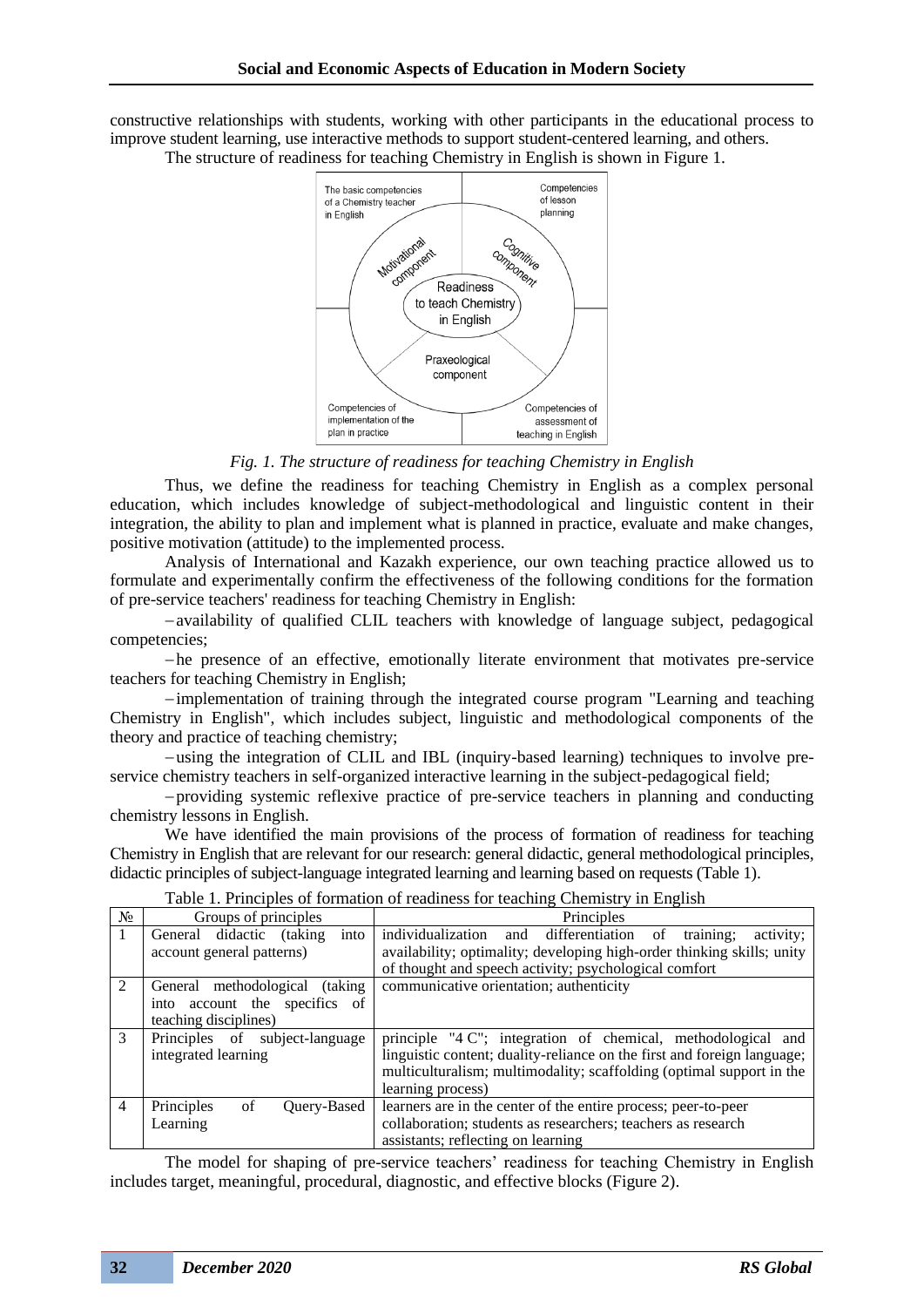

*Fig. 2. The model for shaping of pre-service teachers' readiness for teaching Chemistry in English*

The purpose of the model is to form the readiness of pre-service teachers for teaching Chemistry in English. The content block is presented by the knowledge gained by pre-service teachers in the course of studying the elective course "Learning and Teaching Chemistry in English" in the field of subjectmethodological and language content, the development of communication, cognitive skills and intercultural interaction skills in the process of reading, speaking, listening, writing. The procedural block includes a demonstration of the application of the basic CLIL and IBL methods in their integration and in the dynamics of decreasing support from the teacher, additional methods used to form readiness, resources and forms of training for pre-service teachers. We study Chemistry and methods of teaching it in English with a gradual reduction in guidance and support from teachers of language and subject knowledge and an increase in the percentage of use of English by pre-service teachers in the classroom from 50% in the 2nd year to 70% in the 3rd year and up to 85- 90% on the 4th year. Much attention is paid to the development of the ability to observe the lesson of fellow students and to formulate feedback. The teacher's role gradually changes from being a leader and practical assistant to being a supportive mentor. In the 4th year, the minimum teacher support is aimed at increasing students' confidence and independence in designing and delivering lessons. Students, applying the knowledge and skills gained on the 2nd and 3rd year, individually plan lessons, independently develop multi-level assignments, using CLIL techniques and methods aimed at organizing students' independent work. The formation of the necessary competencies is carried out in the course of lectures and practical exercises. To achieve the